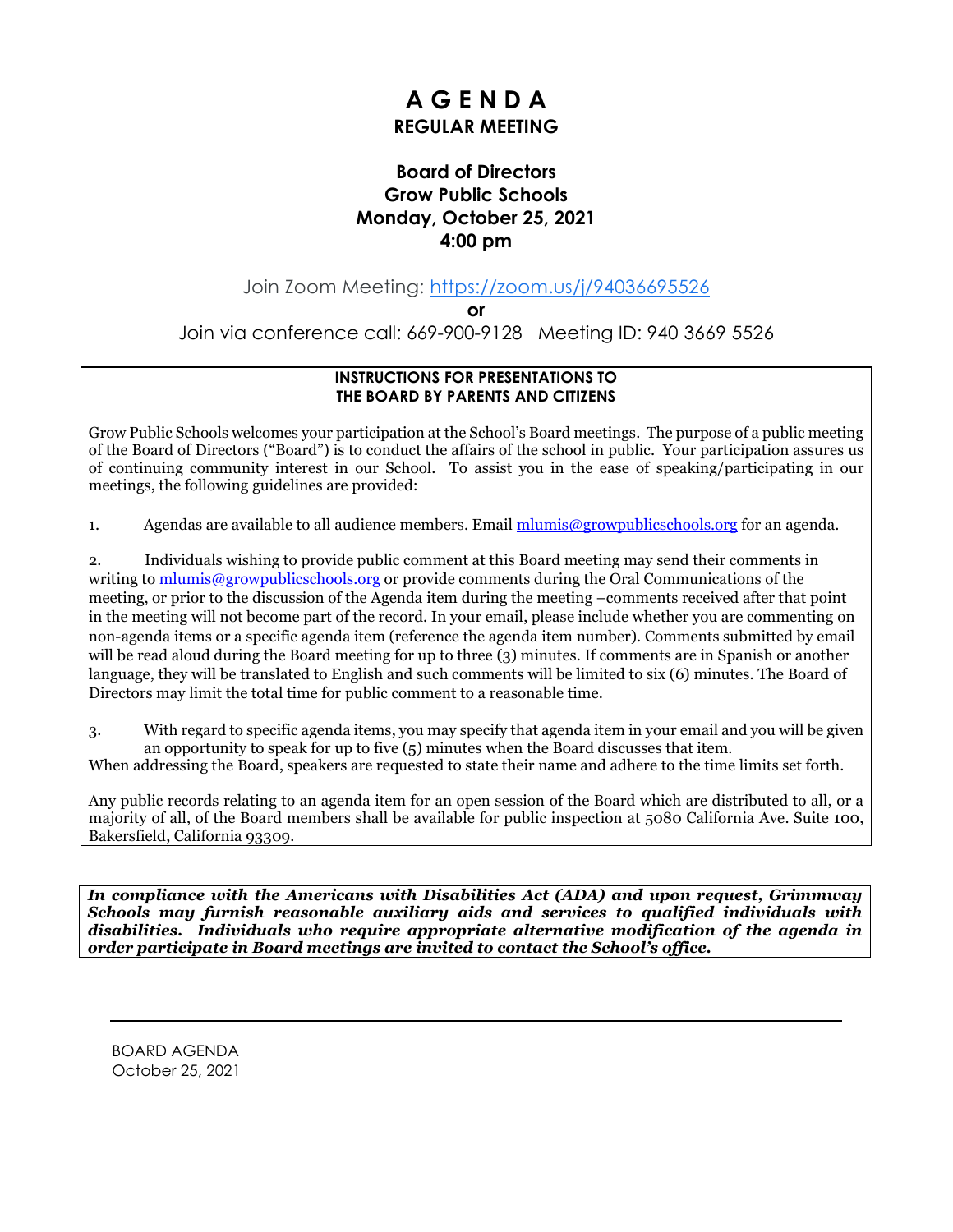#### **I. PRELIMINARY**

*A. CALL TO ORDER*

Meeting was called to order by the Board President at

| B. | <b>ROLL CALL</b>   |         |        |
|----|--------------------|---------|--------|
|    |                    | Present | Absent |
|    | Mr. Tom Mestmaker  |         |        |
|    | Mr. Matt Look      |         |        |
|    | Mr. Ernie Unruh    |         |        |
|    | Mr. Manuel Pantoja |         |        |
|    | Dr. Jean Fuller    |         |        |
|    |                    |         |        |

- *C. FLAG SALUTE*
- *D. APPROVAL OF AB 361 BOARD FINDING - MUST BE READ AND VOTED AT EACH TELECONFERENCE BOARD MEETING OR EVERY 30 DAYS*

*"*The Board has reconsidered the circumstances of the State of the Emergency; and the State of Emergency continues to directly impact the ability of members to meet safely in person and state and local officials continue to impose or recommend measures to promote social distancing."

Motion: \_\_\_\_\_\_\_ Second: \_\_\_\_\_\_\_

*E. APPROVAL OF MINUTES: PUBLIC HEARING of August 30, 2021* 

Motion: Second:

*APPROVAL OF MINUTES: BOARD MEETING of August 30, 2021*

Motion: \_\_\_\_\_\_\_\_\_\_\_\_ Second: \_\_\_\_\_\_\_\_

*APPROVAL OF MINUTES: BOARD MEETING of September 9, 2021*

Motion: \_\_\_\_\_\_\_ Second: \_\_\_\_\_\_\_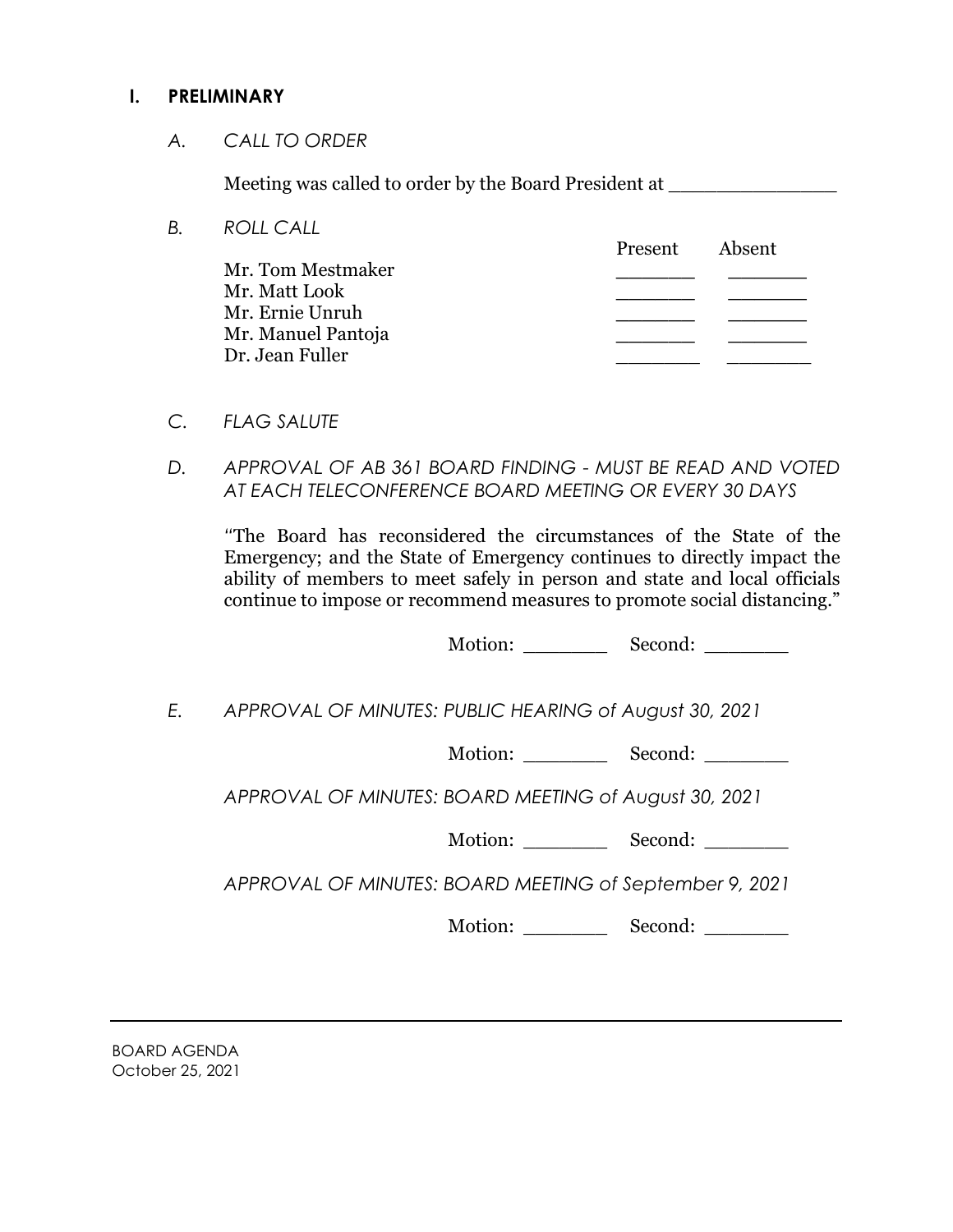## **II. COMMUNICATIONS**

- A. *ORAL COMMUNICATIONS:* Non-agenda items: no individual presentation shall be for more than three (3) minutes and the total time for this purpose shall not exceed fifteen (15) minutes. Ordinarily, Board members will not respond to presentations and no action can be taken. However, the Board may give direction to staff following a presentation.
- B. For Information: Grow Public Schools Leadership Report
	- 1. Chief Executive Officer
	- 2. Chief Operating Officer
	- 3. Chief Academic Officer
	- 4. Principal Grow Academy Arvin
	- 5. Principal Grow Academy Shafter
- C. For Information: Grow Academy Staff Report
- D. For Information: Grow Academy Parent Report
- E. September Fiscal Report

# **III. ITEMS SCHEDULED FOR ACTION REFERENCE** 1. Approval of Purchase Orders & Warrants & Credit Card III-A.1 Registers for September 2021

| It is recommended that the Board approve | Motion:<br>Action: |
|------------------------------------------|--------------------|
| Agenda Item III-A.1.                     | Second:<br>Vote:   |

### 2. Approval of ESSER III Expenditure Plan for GA Arvin III-A.2

Local Education Agencies (LEAs), that receive Elementary and Secondary School Emergency Relief (ESSER) funds under the American Rescue Plan Act, referred to as ESSER III funds, are required to develop a plan for how they will use their ESSER III funds. An LEA must explain how it intends to use its ESSER III funds to address students' academic, social, emotional, and mental health needs, as well as any opportunity gaps that existed before, and were worsened by, the COVID-19 pandemic. The plan must be adopted by the local governing board or body of the LEA at a public meeting on or before Oct 29, 2021 and must be submitted for review and approval to the COE within 5 days of adoption.